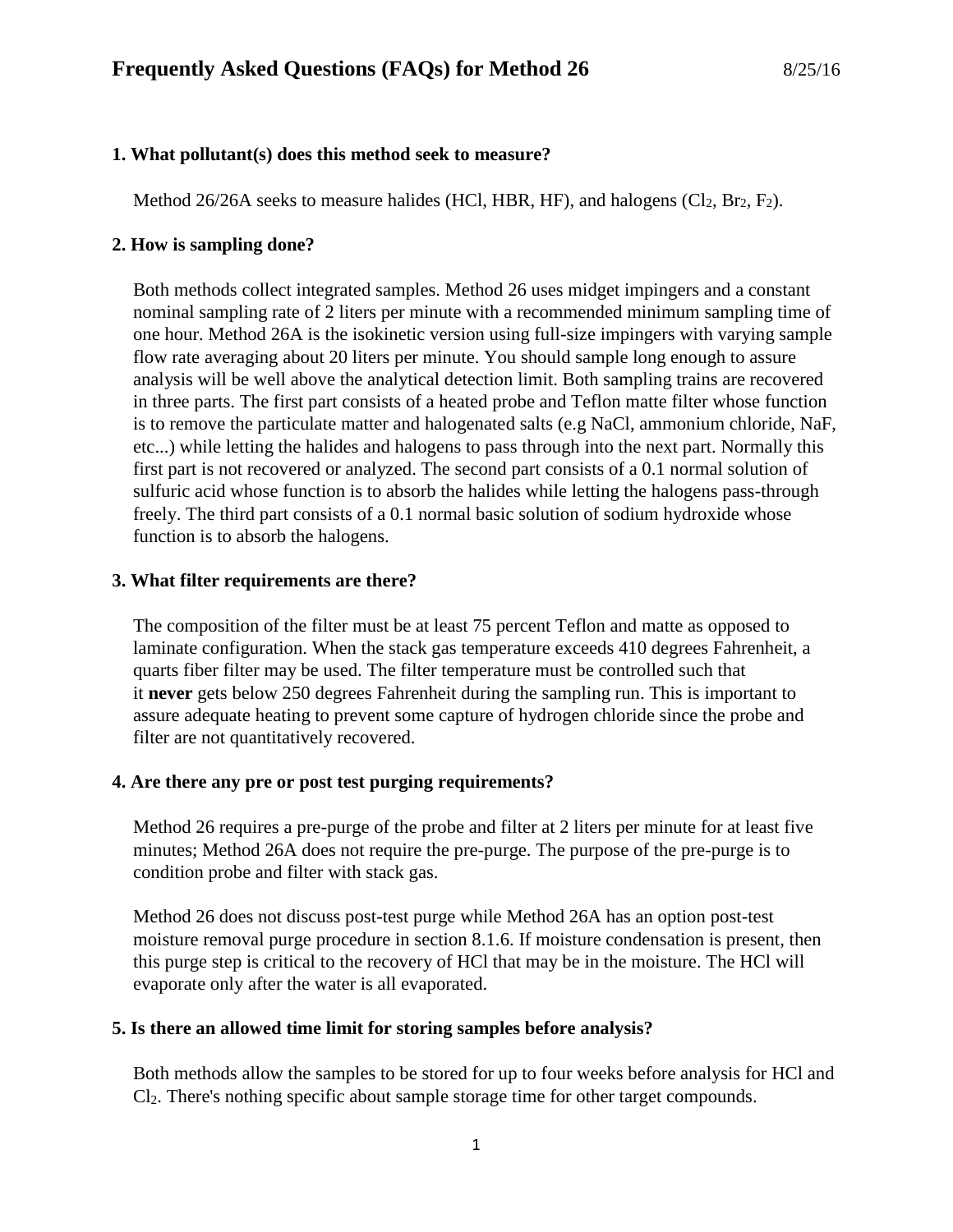## **6. What technique is used for sample analysis?**

A known volume of the acidified absorbing solution catch is injected into an ion chromatograph (a form of liquid chromatography) used to separate the anions (Cl, Br, F) which are then measured with a conductivity detector. Because they were not captured on the filter but are captured in the acidified absorbing solution, they are assumed to come from halogens. In a like manner, a known volume of the basic absorbing solution catch is injected, and the anions separated, and measured. Because they were not captured in the filter or the acidified absorbing solution, they are presumed to come from the halogens. Sodium thiosulfate is added to the basic absorbing solution sample after sampling but prior to analysis to ensure that two anions are produced for each molecule of halogen. (Be careful. An earlier version of the methods did not have this step so the analysis only measured 1 chloride ion per molecule of chlorine and the other one was accounted for in the final calculation by multiplying by 2.)

## **7. Is the method usually completed in the field or back at the laboratory?**

We suggest that sampling be done in the field as it is a difficult (or even impossible) to obtain a representative stack sample in the laboratory. We hear rumors from time to time that people do "dry lab". However, in our opinion the risk outweighs the potential benefit :) However, analysis is usually done in the laboratory.

### **8. Is there an audit sample available for this method?**

Yes, there is an audit material available. Please check the EMC web site at [Technical Support](https://www3.epa.gov/ttn/emc/email.html#audit)  - [Audit Programs](https://www3.epa.gov/ttn/emc/email.html#audit) for availability.

# **9. What other QA/QC procedures are required for this method?**

A post run leak check is required by both methods. Method 26 allows a leakage rate not in excess of 2 percent of the average sampling rate at a vacuum of at least 10 inches mercury. The 26A leakage rate must be less that 4 percent of the average sampling rate (or 0.00057 cubic meter per minute) whichever is less, at 15 inches mercury vacuum.

Calibration standards must be made in both acid and base to match the sample matrices.

Acid and base absorbing solution blanks are required, blank correction of results not to exceed one ug/ml is allowed.

Duplicate analyses of the sample is required and must be within 5 percent of the mean; otherwise, another set of duplicate injections are required and all four values used to determine the average response.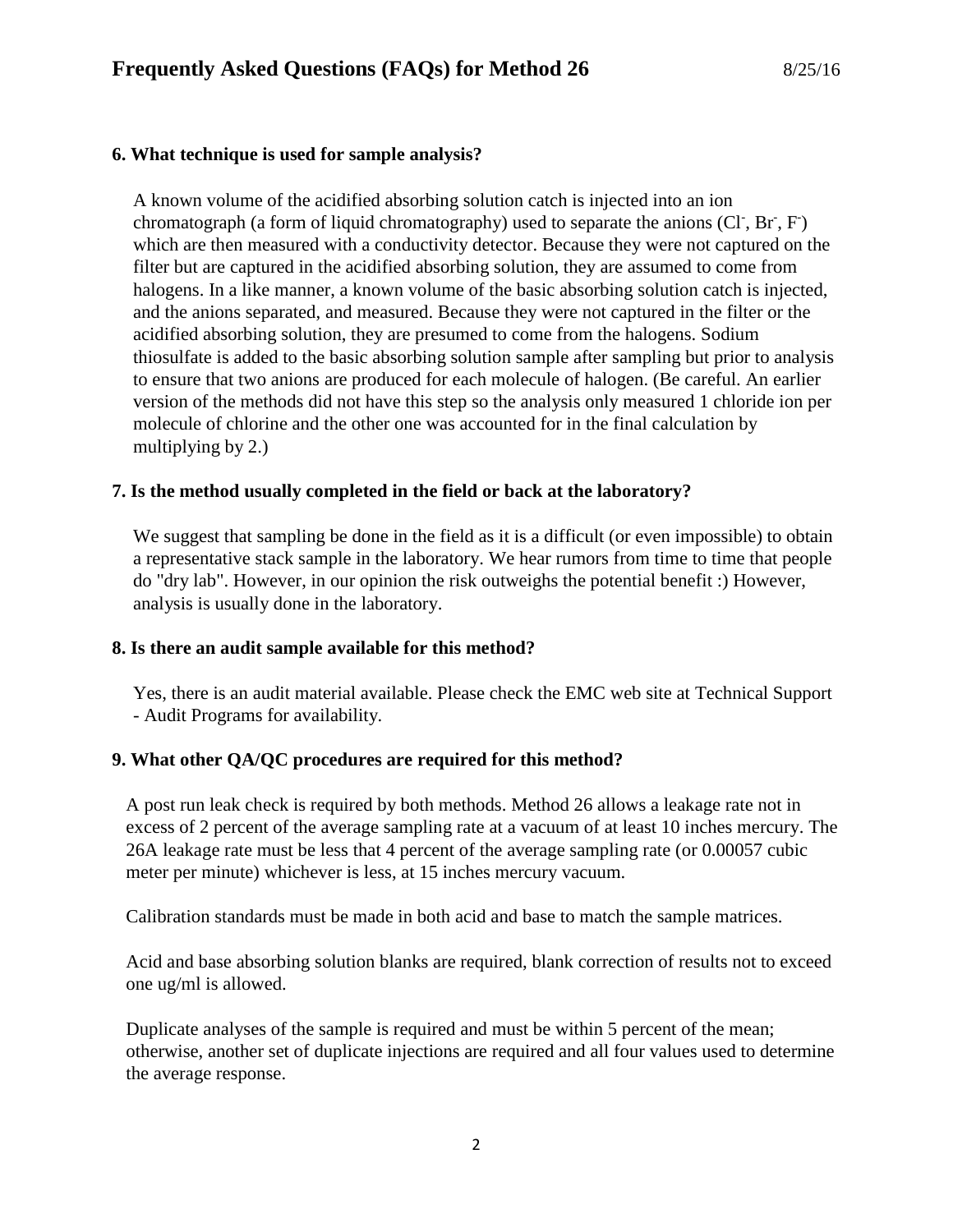### **10. What types of problems have users run into with this method?**

When trying to use this method to conduct a RATA of a CEMS, some users have found differences. The usual theories are that absorption of the halides on the filter and particulate result in negative bias. If there is positive bias relative to the CEMS, the common theory is that some halide salts having significant vapor pressure are present, some portion of the salt passes through the filter as a vapor (or as solid because the filter is not 100% efficient), and are captured in the impingers where it disassociates into ions, and hence is counted as halide.

If the PH of the sodium hydroxide absorbing solution becomes acidic then the  $Cl_2$  capture efficiency drops off.

## **11. What types of variations have been allowed for this method in the past?**

More concentrated sodium hydroxide absorbing solution has been allowed.

Method 26A can usually be substituted for Method 26, but Method 26 substitution for Method 26A only works if there is definitely no entrained water droplets.

## **12. What are the differences between SW 846 Methods 0050 and 0051 and these methods?**

For HCl and  $Cl<sub>2</sub>$  they are very similar with the largest difference being that 0050 allows a filter temperature of 248 +/- 25 degrees while Method 26A requires a temperature greater than 248 degrees Fahrenheit. (The SW 846 methods do not list the other halides or halogens as target compounds.) There's also a provision in the Method 0051 to conduct the leak check in two parts. First leak check from the probe and filter back to the three-way valve one time prior to the start of the test. The probe/valve assembly would stay in the stack and allow the tester to run several runs exchanging out the impingers without removing the probe/filter/three-way valve from the port. Not only to save some time but more importantly it allows the probe and filter conditioning to stabilize the absorption of HCl in the probe and filter.

Catherine Massimino identified the following 4 additional minor differences: (1) Under Method 26A, Section 2.1.7, conditioning of ambient air coming into the train is optional. In Method 0050, Section 4.1.3.12, ambient air conditioning is required. (2) Under Method 26A, Section 4.1.4, the post leak check procedure references Method 5 Section 4.1.4.3, which allows correction of volume of dry gas metered if it exceeds leakage rate. Under Method 0050 Section 0050, Section 7.4.3, if higher leakage rate is obtained, it requires the tester to void the sampling run. (3) Under Method 26A, Section 4.1.3, the metering system is specified as the one in Method 5. Method 5 requires a system capable of measuring volume to within 2% and indicates, "when the metering system is used in conjunction with a pitot tube, the system shall allow periodic checks of isokinetic rates." In Method 0050, Section 4.1.3.9, a metering system capable of measuring volume to within 1% is required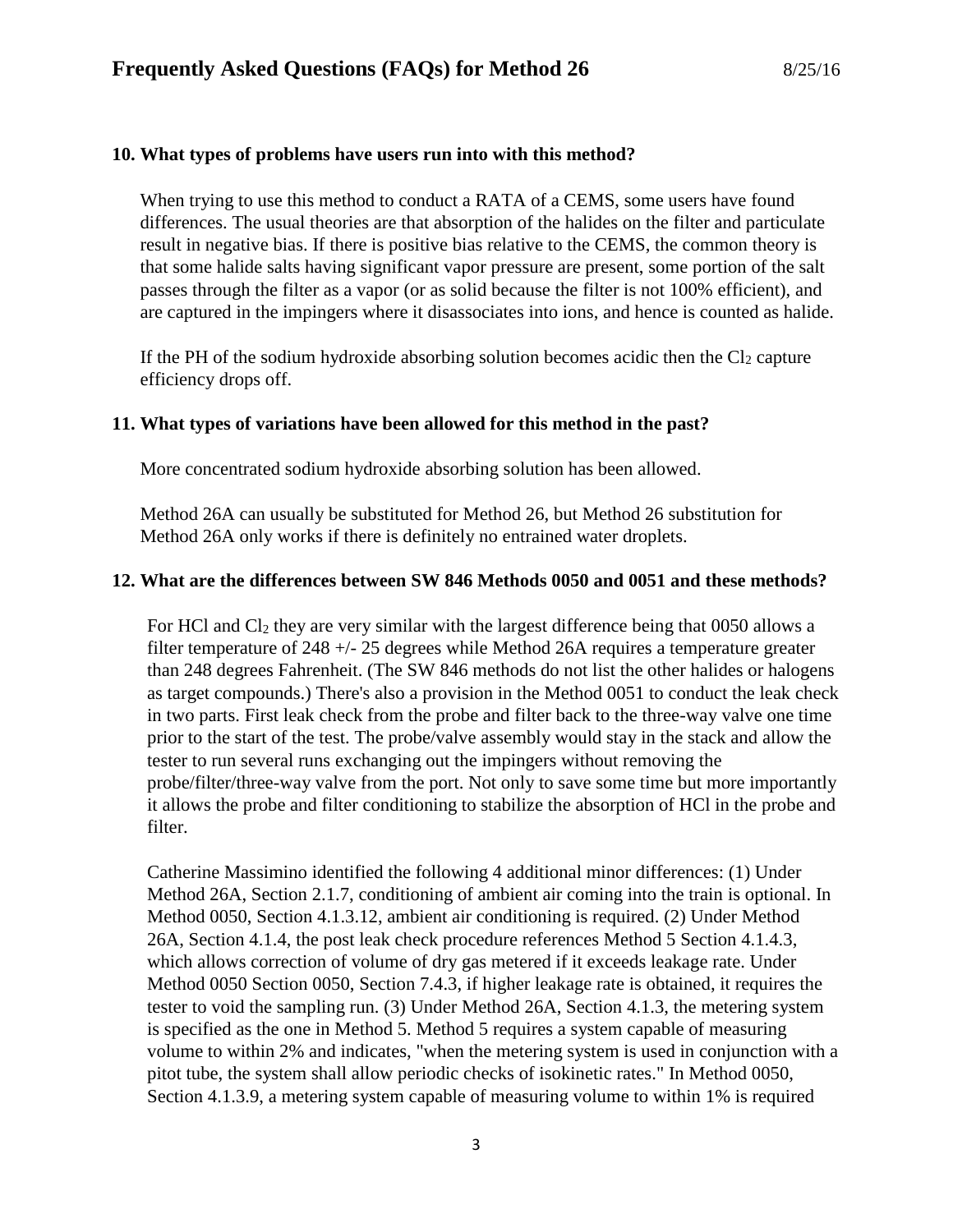and states "The metering system must be used in conjunction with a pitot tube to enable checks of isokinetic sampling rates." (4) Method 26A, Section 4.1.3, does not include any language concerning that "it is essential that the NaOH filled impingers be maintained strongly basic throughout the sampling run. In highly acid stack environments, this may require measures such as stronger base, more volume of basic solution or change out of impinger liquid during the run. When in doubt the pH of the solution should be monitored frequently or continuously."

Conclusion: Provided the temperature of the filter is maintained at greater than 248 degrees Fahrenheit during the entire sampling run, a method 0050 sample can be called a Method 26A sample with slightly enhanced quality assurance.

## **13. How do I know how much sodium thiosulfate to add to the sodium hydroxide absorbing solution?**

The method calls for you to estimate the concentration of chlorine (ppm) and multiply this by the dry standard volume sampled. If you use standard volume in "cubic meters", add 25 milligrams for each PPM - DSCM, or 7 milligrams for each PPM - DSCF. These values have a safety factor of about 5 so you don't have to be real concerned that you know the PPM precisely. In fact, adding too much sodium thiosulfate may interfere with the analysis so in retrospect, it would probably be better to have a smaller safety factor.

If the PH of the sodium hydroxide absorbing solution becomes acidic then the  $Cl_2$  capture efficiency drops off.

### **14. When should I add the sodium thiosulfate?**

We intended that the sodium thiosulfate be added after sampling is complete.

# **15. Can I use ASTM Method D6735-01 as an alternative?**

Not automatically unless the ASTM method is listed as an acceptable alternative within the regulation. The ASTM method was intended to be used at mineral calcining exhaust sources where there is reactive particulate matter present. To compensate for this, a filter temperature of 350 degrees Fahrenheit and a much longer initial pre-purge are required. Depending on the source, because of the higher temperature, this could result in some salts in a vapor state passing through the filter and being captured in the acidified absorbing solution.

# **16. How can I use Method 26A to collect a particulate matter sample simultaneously?**

The isokinetic version (Method 26A) is sometimes used to concurrently collect a Method 5 (i.e. heated probe filter) particulate sample. The challenge is in first obtaining and using a Teflon matte filter meeting Method 5's 99.95% collection efficiency and second maintaining